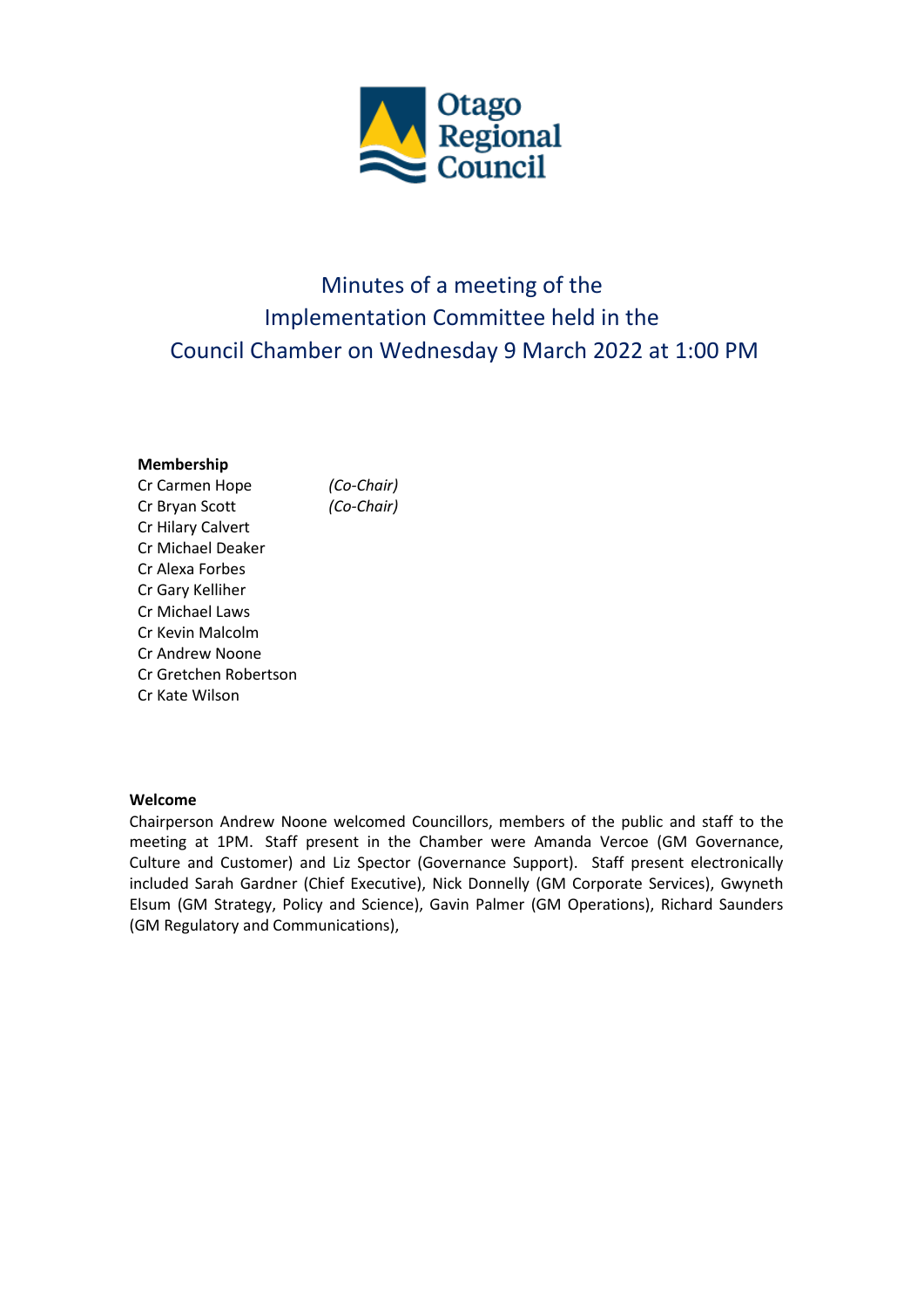## **1. APOLOGIES**

Chairperson Andrew Noone noted that Committee Co-Chair Bryan Scott was an apology and Co-Chair Carmen Hope was attending the meeting remotely. As such, Co-Chair Hope moved that Cr Andrew Noone assume meeting Chair responsibilities.

#### **Resolution: Cr Hope Moved, Cr Calvert Seconded**

That Cr Andrew Noone Chair the meeting. **MOTION CARRIED**

# **Resolution: Cr Noone Moved, Cr Kelliher Seconded:**

*That the apologies for Cr Scott and the lateness of Cr Forbes be accepted.* **MOTION CARRIED**

#### **2. PUBLIC FORUM**

No public forum was held.

### **3. CONFIRMATION OF AGENDA**

**Resolution: Cr Noone Moved, Cr Laws Seconded** *That the agenda be confirmed as published.* **MOTION CARRIED**

#### **4. CONFLICT OF INTEREST**

Cr Hope stated she would sit back from discussions on the River Management Update report due to a potential conflict.

### **5. CONFIRMATION OF MINUTES**

#### **Resolution: Cr Wilson Moved, Cr Calvert Seconded**

*That the minutes of the meeting held on 8 December 2021 be received and confirmed as a true and accurate record.* **MOTION CARRIED**

#### **6. ACTIONS**

Open actions from resolutions of the Committee were reviewed with staff. Cr Noone noted all actions appeared to be on track.

*Cr Forbes joined the meeting at 9:10am.*

### **7. MATTERS FOR CONSIDERATION**

#### **7.1. River Management Update: Quarters 1 and 2**

The report was provided to update the Committee with a summary of river management operational activities for the previous quarter and an update on three resolutions made at the Implementation Committee meeting of 8 September 2021 to do with gravel extraction consents, river management work programmes and asset management plans for plantings along riverbanks. Gavin Palmer (General Manager Operations, Michelle Mifflin (Manager Engineering), Jean-Luc Payan (Manager Natural Hazards) and Pam Wilson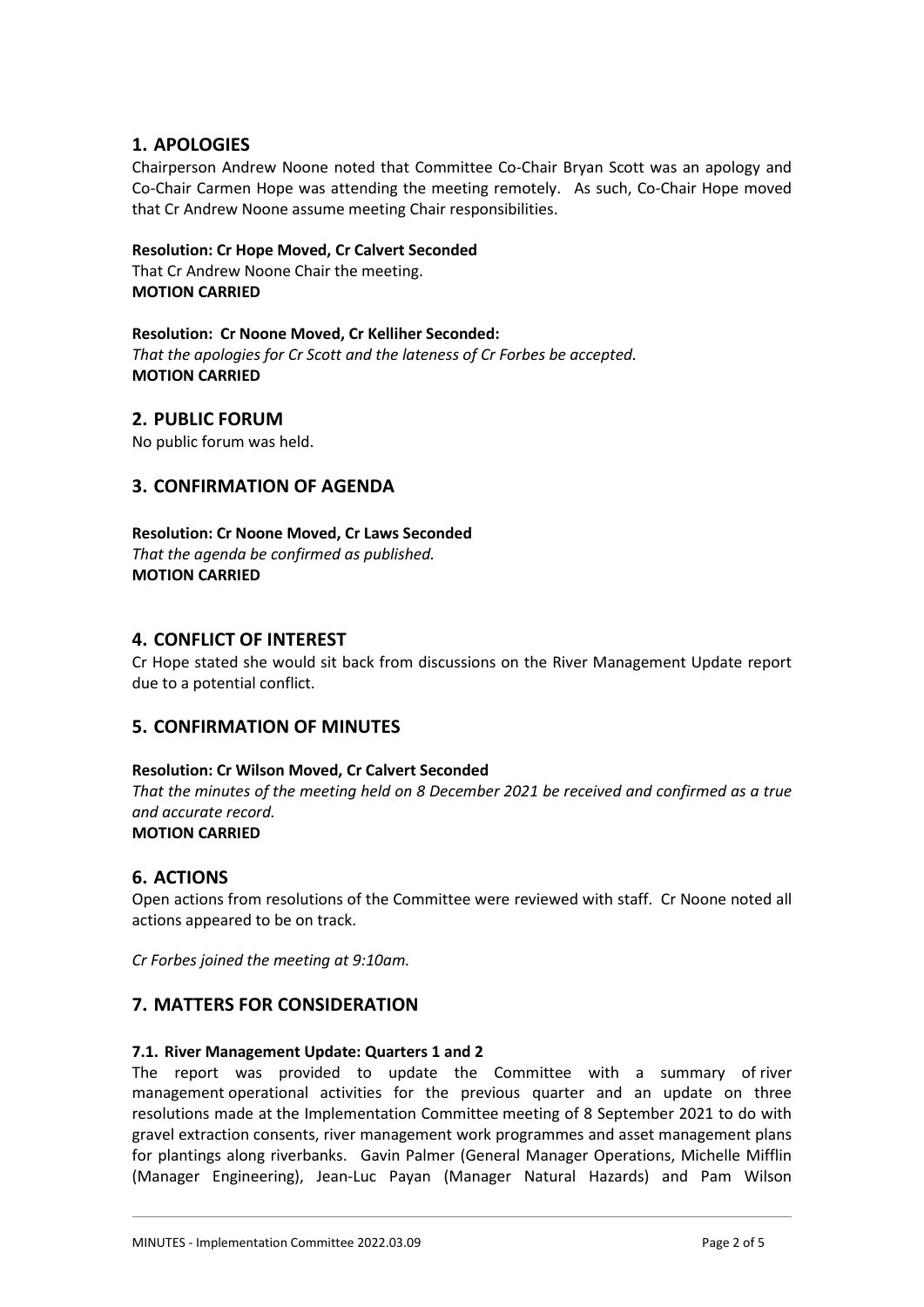(Infrastructure Team Lead) were present electronically to speak to the report and respond to questions.

Ms Mifflin noted some clerical errors in the paper which listed months for a timeline incorrectly and an incorrect paragraph reference in paragraph 70 due to updates made to an earlier paragraph (34). These were not substantive to the report but noted to Councillors for information.

Following discussion of the report and questions from Councillors, Cr Calvert noted her appreciation to staff for the updated layout and well-written content for the quarterly report. Cr Kelliher moved:

#### **Resolution IMP22-101: Cr Kelliher Moved, Cr Laws Seconded**

*That the Committee:*

- 1) *Notes this report.*
- *2) Notes the River Morphology and Riparian Strategy's for the Waianakarua River, Pomahaka River, Kakanui River, Taieri River and Shag/Waihemo River.*
- *3) Notes the progress that is being made with the reporting, planning and progression of the framework that supports river management activities.*
- *4) Pass on the Committee's appreciation for the new reporting regime.*

#### **MOTION CARRIED**

#### **7.2. Environmental Implementation Quarterly Update**

This report was provided to detail operational implementation activities undertaken in the areas of freshwater, biosecurity, and biodiversity for the previous quarter and included details of projects underway and improvements being made to processes and systems supporting delivery of the activities. Gavin Palmer (GM Operations) and Andrea Howard (Manager Environmental Implementation) were present electronically to speak to the report and respond to questions.

Councillors had questions about management of wallabies and rabbits in Otago. Cr Laws asked if staff had made progress on identifying how to determine whether systems that had been implemented to control rabbits were working to reduce their numbers. Ms Howard said ORC cannot fully make that determination, however the policy is sustained control to reduce impact of rabbits. She said technology that maps the work is underway, reviews of night counts, collating historical data are all things that can be done to determine programme success. Cr Laws said even with all of that, there is no ability to definitively say the work being done is making any difference to rabbit numbers. Ms Howard said she expects such a definitive programme would costs millions as it would be doing analysis on a pest that moves and would need to be very comprehensive. She also said it would be very complex in terms of sampling methods.

Cr Wilson asked about catchment management planning, noting a workshop Councillors attended in December 2021. Ms Howard said work was underway to come to Council with a confirmed framework before having a mandate to engage further with communities. She said high level endorsement of the plan will need to be obtained before having in-depth conversations with stakeholders.

Cr Hope mentioned the retirement of the ORC Catchments Advisor Bruce Monaghan and congratulated him on his long career. Following further questions, Cr Kelliher moved: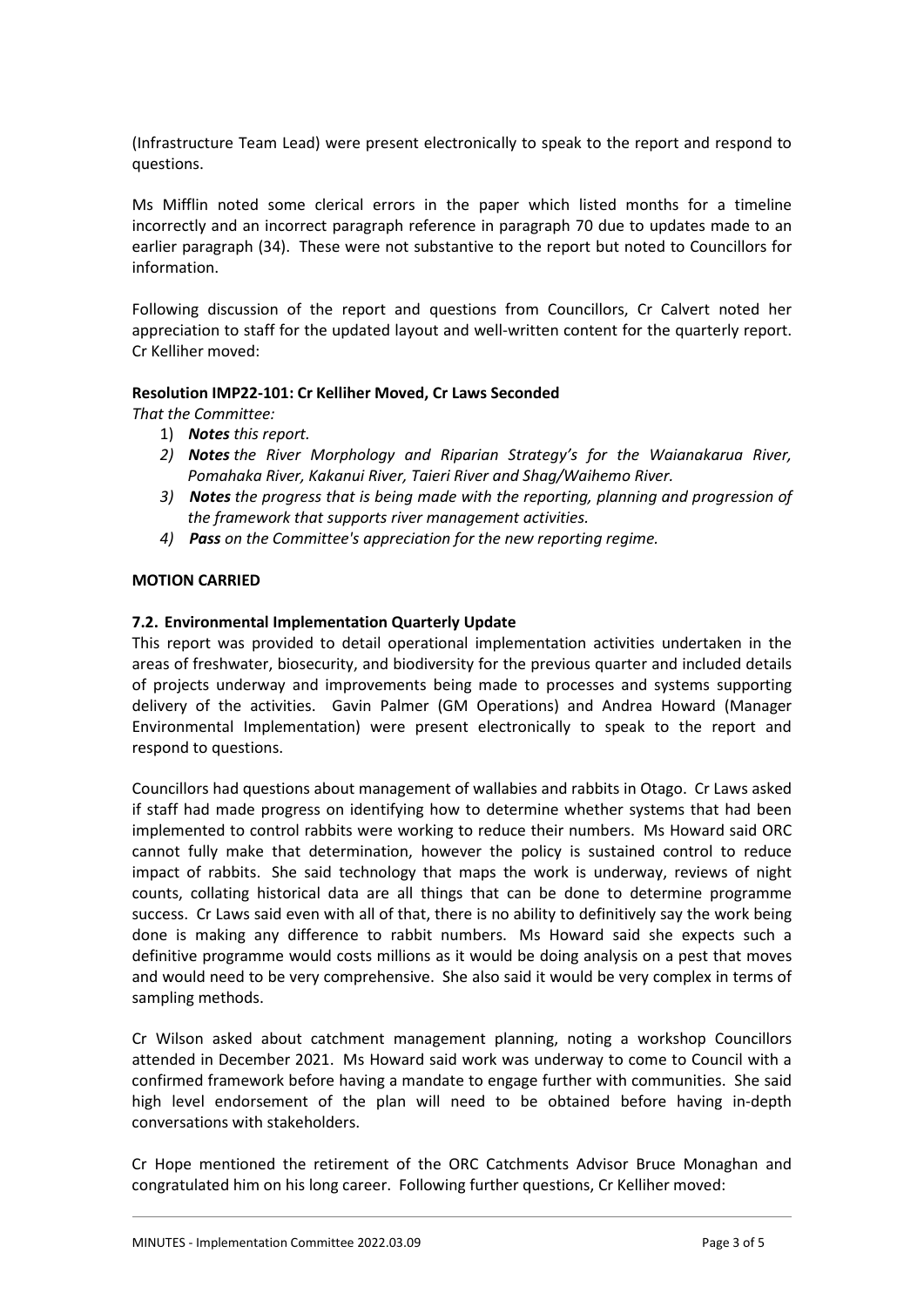#### **Resolution IMP22-102: Cr Hope Moved, Cr Wilson Seconded**

That the Committee:

- 1) *Notes this report.*
- 2) *Notes the range of implementation activities being undertaken to maintain and improve Otago Regional Council's delivery of environmental implementation activities.*
- 3) *Notes the retirement of Bruce Monaghan and expresses grateful thanks to him for his service as Catchment Advisor (Central Otago) to ORC and to the wider Otago region.*
- 4) *Develop a credible methodology to measure effectiveness of the Pest Management Plan with regards to combatting the #1 pest in Otago.*

**MOTION CARRIED**

## **8. RESOLUTION TO EXCLUDE THE PUBLIC**

#### **Resolution: Cr Noone Moved, Cr Wilson Seconded:**

That the public be excluded under LGOIMA (48)(1)(a) to consider the following reports:

- Public Transport Planning for COVID-19 Omicron Variant
- Update on how the 2022 School Year Impacted Dunedin Bus Services
- Update on Dunedin Bus Route 1 Changes

#### **MOTION CARRIED**

The general subject of each matter to be considered while the public is excluded, the reason for passing this resolution in relation to each matter, and the specific grounds under section [48\(1\)](http://www.legislation.govt.nz/act/public/1987/0174/latest/link.aspx?id=DLM123095%22%20%5Cl%20%22DLM123095) of the Local Government Official Information and Meetings Act 1987 for the passing of this resolution are as follows:

| General subject of                                                                        | Reason for passing this resolution in                                                                                                                                                                                                                                                                                                                                                                         | Ground(s) under section                                                                                                                                                                                                                                                                                                                                       |
|-------------------------------------------------------------------------------------------|---------------------------------------------------------------------------------------------------------------------------------------------------------------------------------------------------------------------------------------------------------------------------------------------------------------------------------------------------------------------------------------------------------------|---------------------------------------------------------------------------------------------------------------------------------------------------------------------------------------------------------------------------------------------------------------------------------------------------------------------------------------------------------------|
| each matter to be                                                                         | relation to each matter                                                                                                                                                                                                                                                                                                                                                                                       | 48(1) for the passing of this                                                                                                                                                                                                                                                                                                                                 |
| considered                                                                                |                                                                                                                                                                                                                                                                                                                                                                                                               | resolution                                                                                                                                                                                                                                                                                                                                                    |
| 3.1 PPT2204 Public<br><b>Transport Planning</b><br>for COVID-19<br><b>Omicron Variant</b> | Section 7(2)(b)(ii): To protect<br>information where the making<br>available of the information-would<br>be likely unreasonably to prejudice the<br>commercial position of the person<br>who supplied or who is the subject of<br>the information.<br>Section 7(2)(i): To enable any local<br>authority holding the information to<br>carry on, without prejudice or<br>disadvantage, negotiations (including | Section 48(1)(a): Subject to<br>subsection (3), a local<br>authority may by resolution<br>exclude the public from the<br>whole or any part of the<br>proceedings of any meeting<br>only on 1 or more of the<br>following grounds:<br>(a) that the public conduct of<br>the whole or the relevant<br>part of the proceedings of<br>the meeting would be likely |
|                                                                                           | commercial and industrial<br>negotiations).                                                                                                                                                                                                                                                                                                                                                                   | to result in the disclosure of<br>information for which good<br>reason for withholding<br>would exist.                                                                                                                                                                                                                                                        |
| 3.2 OPS2207                                                                               | Section 7(2)(b)(ii): To protect                                                                                                                                                                                                                                                                                                                                                                               | Section 48(1)(a): Subject to                                                                                                                                                                                                                                                                                                                                  |
| Update on how                                                                             | information where the making                                                                                                                                                                                                                                                                                                                                                                                  | subsection (3), a local                                                                                                                                                                                                                                                                                                                                       |
| the 2022 School                                                                           | available of the information-would                                                                                                                                                                                                                                                                                                                                                                            | authority may by resolution                                                                                                                                                                                                                                                                                                                                   |
| Year Impacted                                                                             | be likely unreasonably to prejudice the                                                                                                                                                                                                                                                                                                                                                                       | exclude the public from the                                                                                                                                                                                                                                                                                                                                   |